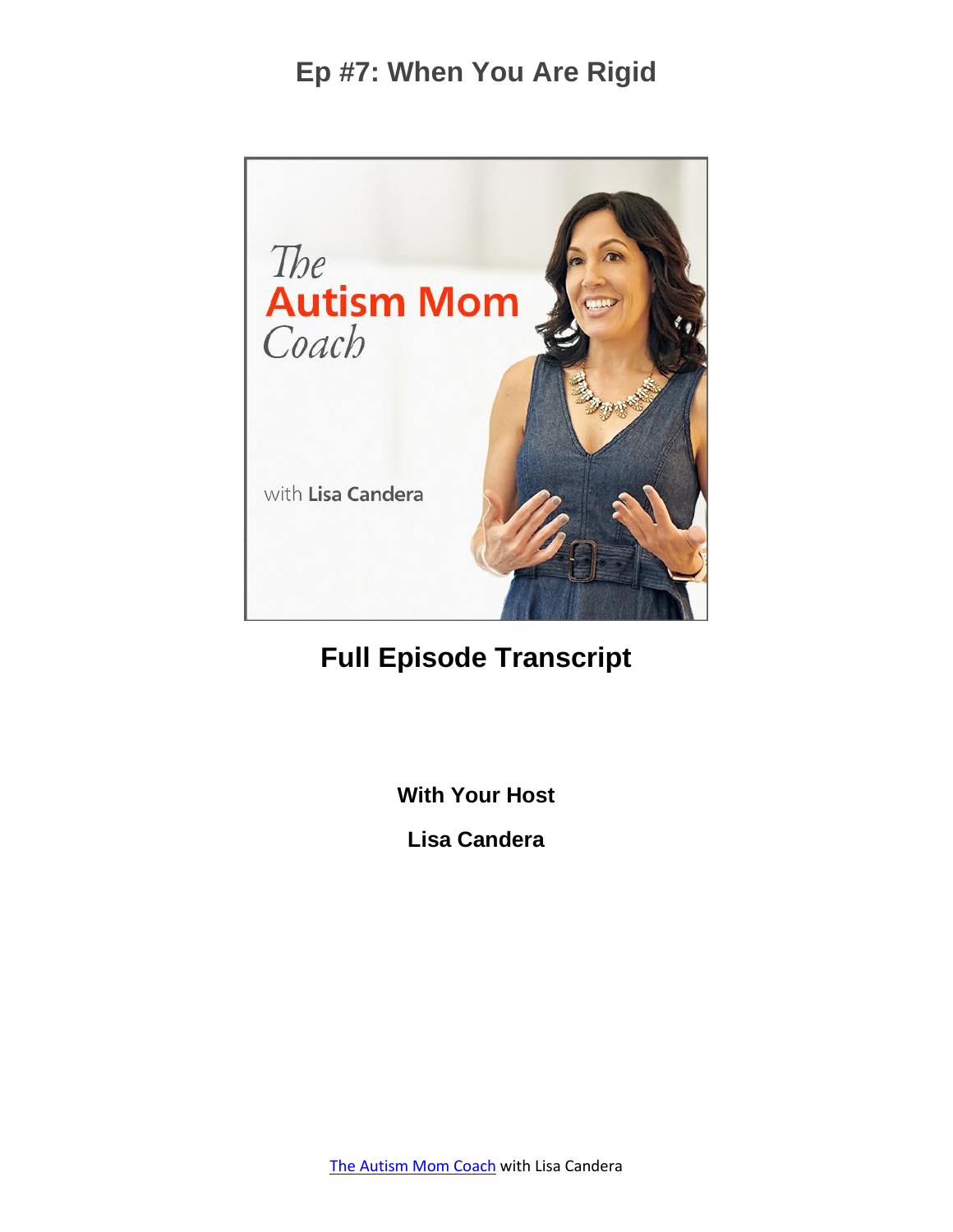You are listening to *The Autism Mom Coach*, episode seven, When you are Rigid.

While cognitive rigidity, like all or nothing thinking, is a characteristic of autism it is also alive and well in each one of us. In fact, the more stressful our lives are the more we tend to rely on the safety of all or nothing thinking and the more rigid we become. To learn how all or nothing thinking is impacting your parenting and what you can do to manage it, keep listening.

Welcome to *The Autism Mom Coach*, a podcast for moms who feel overwhelmed, afraid, and sometimes powerless as they raise their child with autism. My name is Lisa Candera. I'm a certified life coach, lawyer, and most importantly I'm a full-time single mom to a teenage boy with autism. In this podcast I'll show you how to transform your relationship with autism and special needs parenting. You'll learn how to shift away from being a victim of your circumstances to being the hero of the story you get to write. Let's get started.

Hello everyone and welcome to podcast. I'm so glad you're here and I hope you are doing well. We are doing really well here. We have been having such a great time in our new place. We just moved in last week and it's been pretty busy but all in all it's gone super well.

And the last thing that I moved from our apartment to the townhouse was the LEGO Death Star. I have a job figuring out how to transport this giant LEGO set. Now, for those of you who are not familiar, the Death Star is from the Star Wars movies. It is the empire's moon sized space station and it can blow up planets and fun things like that. The LEGO version of the Death Star is 4,000 pieces.

My son had been asking for this LEGO set since he was seven years old. And I always told him, "No, we're going to wait until you get older, when you have more experience and more patience, that'll be the appropriate time to do it." And so sure enough the perfect time came when COVID hit and he was 13 years old. He had put together tons of LEGO sets so we knew he had the skills to do it. And it just seemed to be the perfect thing to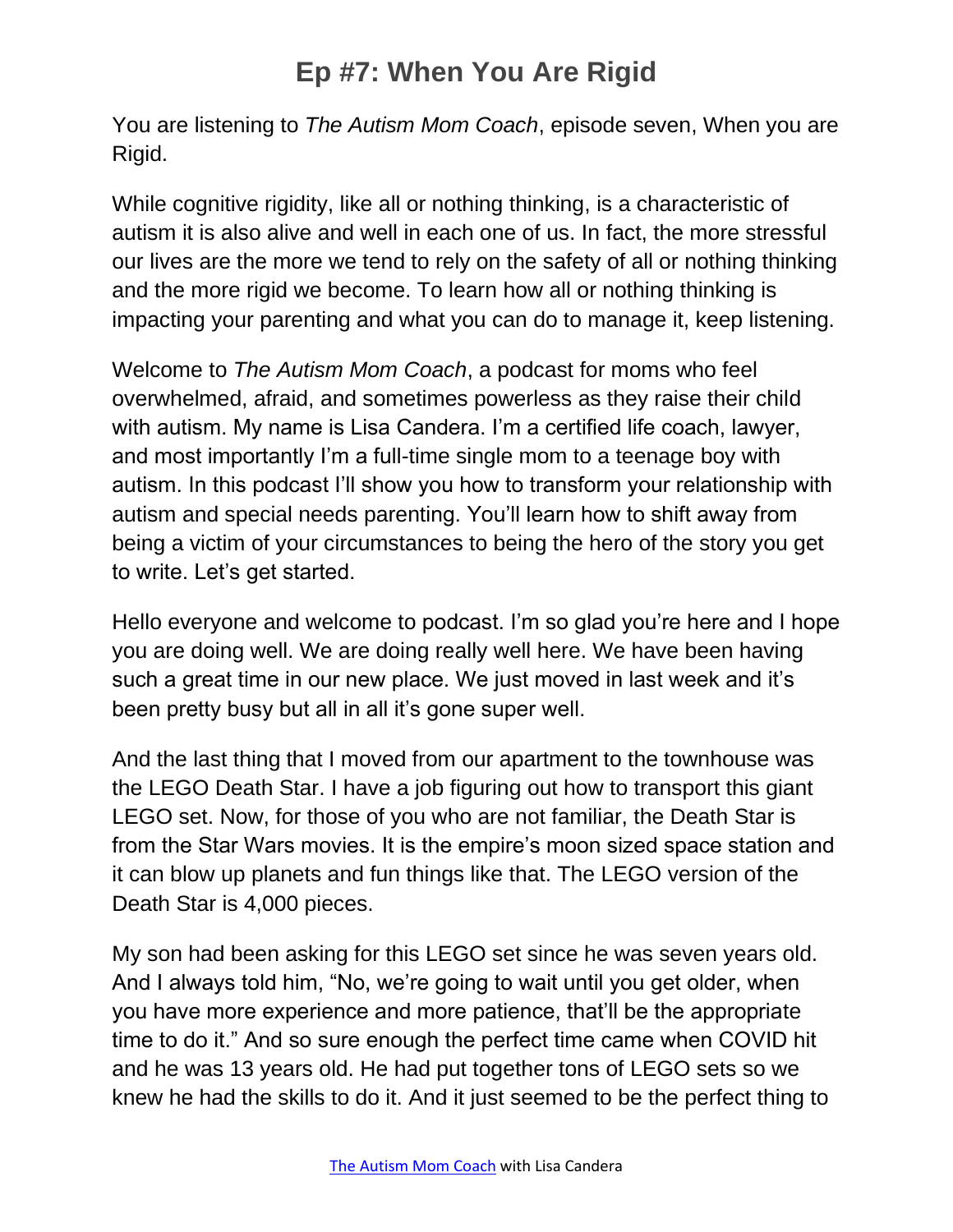do during quarantine. And it was, he was beyond thrilled to receive it and he had so much fun putting it together.

And he was just so proud of himself because he put it together in just a few weeks and that was with me urging him to take breaks. And he was just having so much fun with it so it was overall just a really nice experience. But now two years later this Death Star is actually my Death Star because my son can't even stand the sight of it. A few pieces fell off, a few went missing and boom the Death Star was dead to him. It was either perfect or it was worthless. And I found this so frustrating and I have a lot of thoughts about it.

And some of these thoughts are, LEGOs never work out. There is always a problem. He can never just enjoy himself. I wasted \$500. And this was a fail. Notice anything here? Thought work has been really eye opening and humbling for me, noticing all of my all or nothing thinking, and all of my rigidity. And it's not just me. I see this in my clients all the time. And it seems ironic at first. We are raising kids with autism, they are the ones with all or nothing thinking. They are the rigid ones, but guess what? So are we. And sometimes maybe even more so.

I want to talk to you about all or thinking, how it shows up and how it makes perfect sense but also what we can do to manage our minds when we find ourselves in these either or situations.

So, first, all or nothing thinking is usually defined by pairs of opposites such as something or someone is good or bad. And this is all over the place in the autism community. Take for instance, ABA therapy, love it or hate it, no in between. Puzzle pieces, that's a big one for some people, it's either the greatest thing or the worst thing. Something is either working or it is not, think vaccines, medications, speech therapy. But it can also show up as believing there are only two choices to something.

For example, do you remember the character, Walter from the Muppets movie? This was the 2011 version. In the song, A Man or a Muppet, the character, Walter is having an identity crisis caused by the fact that he sees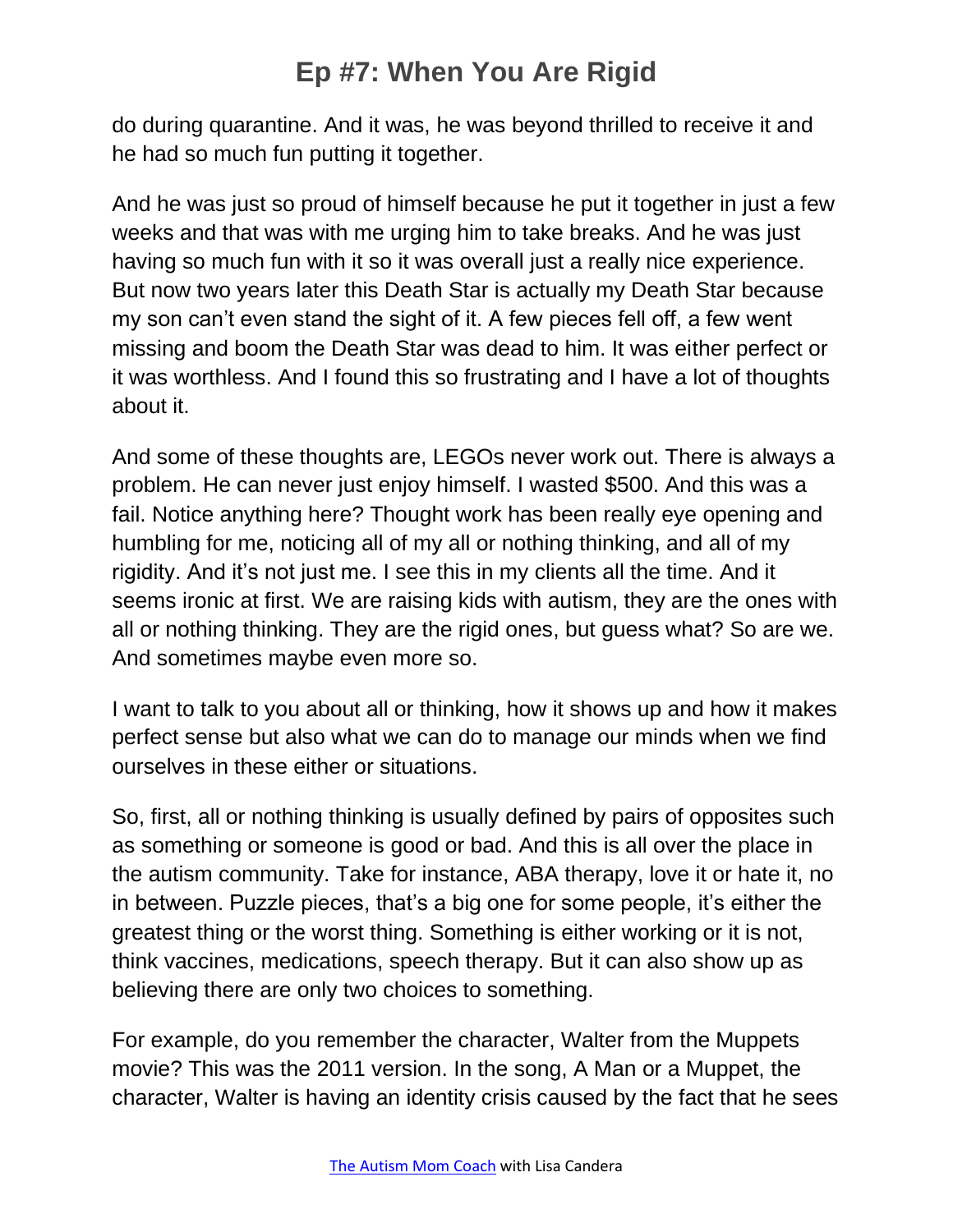both sides of him-selves and the belief that he is either one or the other. That is what all or nothing thinking tells us. And when you start looking for it you will find it everywhere. And it's everywhere because it comes so naturally to the human brain. It provides our brains with certainty. And brains love certainty.

Certainty means safety, it means your brain gets to preserve energy because it does not have to think or ponder. You're either a man or you're a Muppet, no identity crisis, simple. So, take a look at your thoughts and see where this shows up. And I'm going to ask you a few questions here just to see if you see yourself in any of these. Are you telling yourself you have to implement a therapy exactly as prescribed or you're doing it wrong? Do you tell yourself that your child is either progressing or regressing?

Are you telling yourself that you can only feel loved by your child if they say the words, "I love you?" Do you tell yourself that you need to cut someone out of your life because they did something you dislike? Are you telling yourself that you have to give up on living your life because your child has autism? Do you find yourself thinking your child will either be 100% independent or 100% dependent on you? These are all signs that you're currently in all or nothing thinking. You are being rigid.

And while there is a lot of comfort for our brains in all or nothing thinking, there is a huge downside to it as well. When we view life at the extremes we miss all of the nuance and possibility in between. We cut ourselves off from our own creativity, resourcefulness and resilience when we opt for the comfort of mental shortcuts over the discomfort of shades of grey. And when it comes to our children, when we view their happiness and success as either or, we set ourselves up for heartache and we miss all of the magic in the middle.

Back to the Death Star, if I were to view this with all or nothing thinking here is what I would be letting go of. The excitement I felt when I ordered this for my son. The anticipation I felt when he opened the box. The utter joy of watching him jump up and down and scream with excitement. The pride of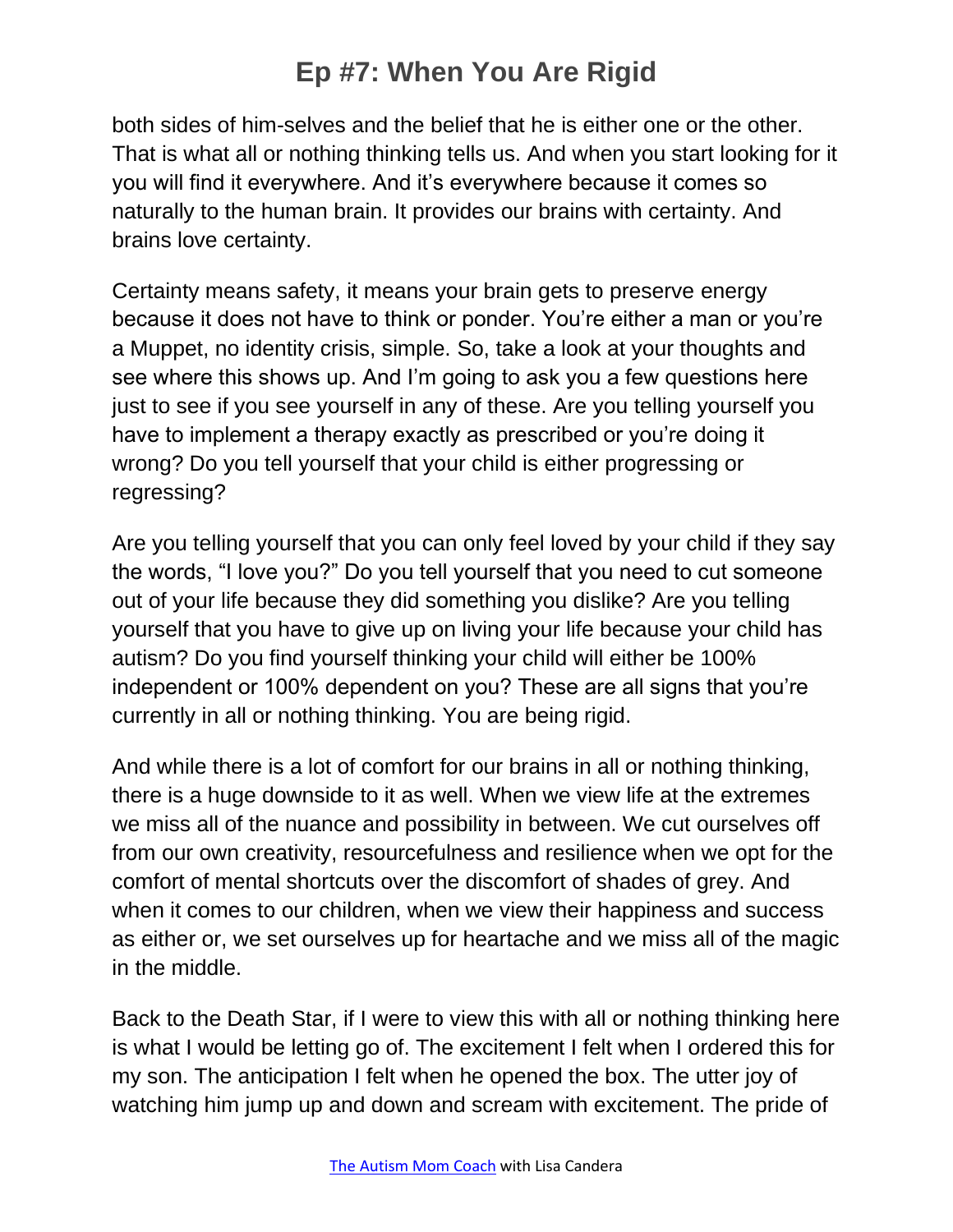watching him diligently building a complex set. And all of the feels of seeing him taking pride in his own accomplishment. All of that gone because why? A few pieces are no longer together. No, thanks, I'll keep the good and the amazing if it means it comes with some disappointment.

The space between all or nothing is vast. So, the next time you feel yourself in black and white thinking ask yourself these questions. How could the opposite be true? Where could I be wrong about this? What could a third option be? How could both of these things be true? Get curious with yourself, take a look, see where all or nothing thinking is coming up for you and challenge yourself to find a third, or fourth, or tenth option.

Speaking of all or nothing thinking I just realized that I did not read the review that I meant to read at the beginning of this episode. So, I'm going to be flexible and I'm going to read it now. And as a reminder to all of you, if you haven't done so already, please go and rate and review the show. This makes it easier for other moms like us to find the show and it also gives you an opportunity to share what you like and to make suggestions for things that you would like to see in the future.

Right now I'm going to read a review from CT Mom JS2. And she writes, "Practical encouraging advice from someone who's clearly been in the trenches. It's so easy to feel alone as a parent, Lisa talks with the confidence of a mom who's not pretending to understand." Well, thank you so much for that review. And for sure you are right, I am not pretending to understand at all. I am there with you in the trenches on our own journey. And although all of our circumstances look a little bit different, I'm a single mom of one child who is verbal and high functioning.

And I know that's not the circumstance for all of us but there are more things that we have in common than we don't. And so, I am so glad to offer any support I can to you wherever you are in your journey and to whatever your circumstances are. So again, please go rate and review the show and enter to win the contest. I am giving away self-care packages to three listeners who rate and review the show. To find out more go to